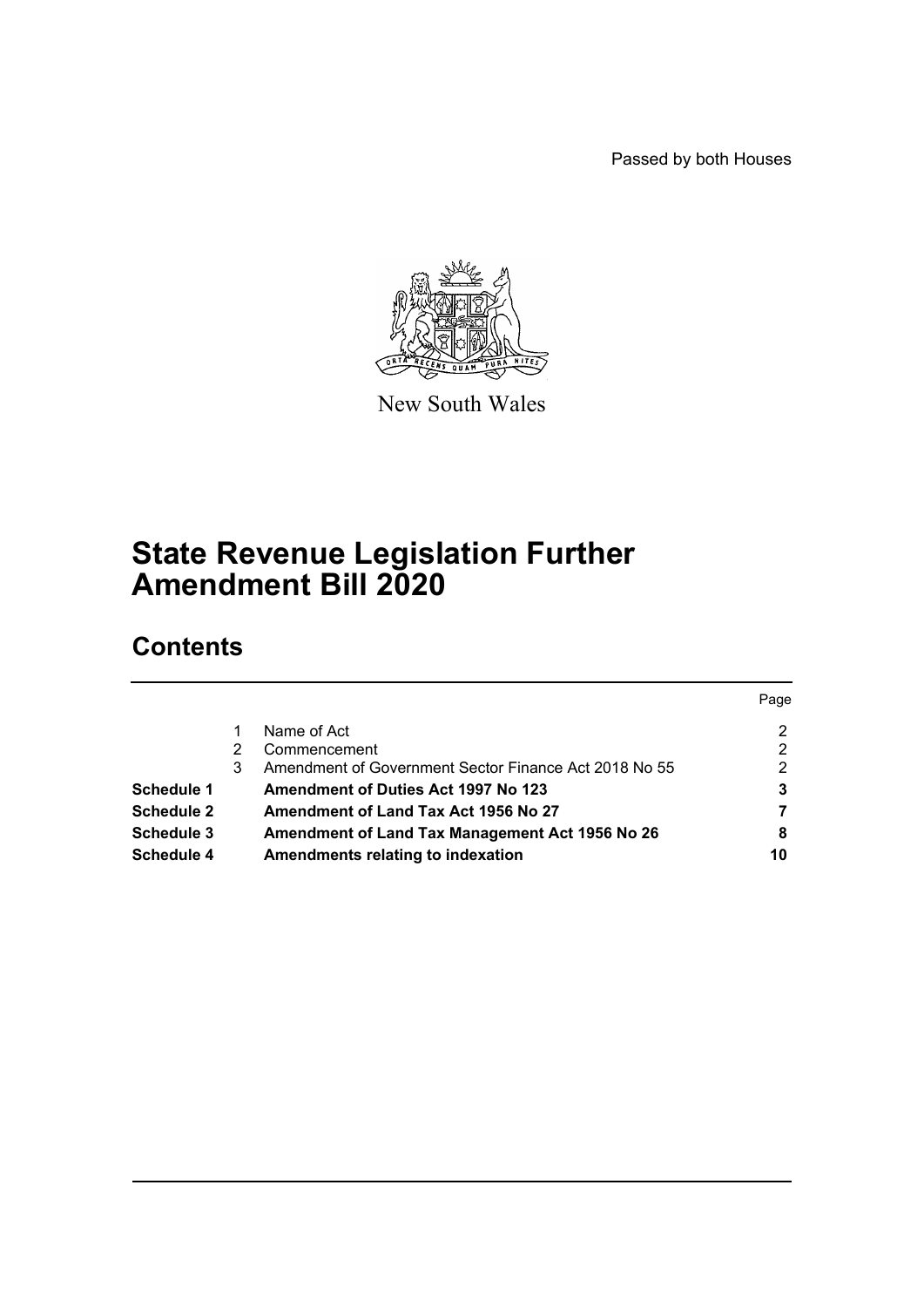*I certify that this public bill, which originated in the Legislative Assembly, has finally passed the Legislative Council and the Legislative Assembly of New South Wales.*

> *Clerk of the Legislative Assembly. Legislative Assembly, Sydney, , 2020*



New South Wales

# **State Revenue Legislation Further Amendment Bill 2020**

Act No , 2020

An Act to make miscellaneous amendments to certain State revenue legislation; and for other purposes.

*I have examined this bill and find it to correspond in all respects with the bill as finally passed by both Houses.*

*Assistant Speaker of the Legislative Assembly.*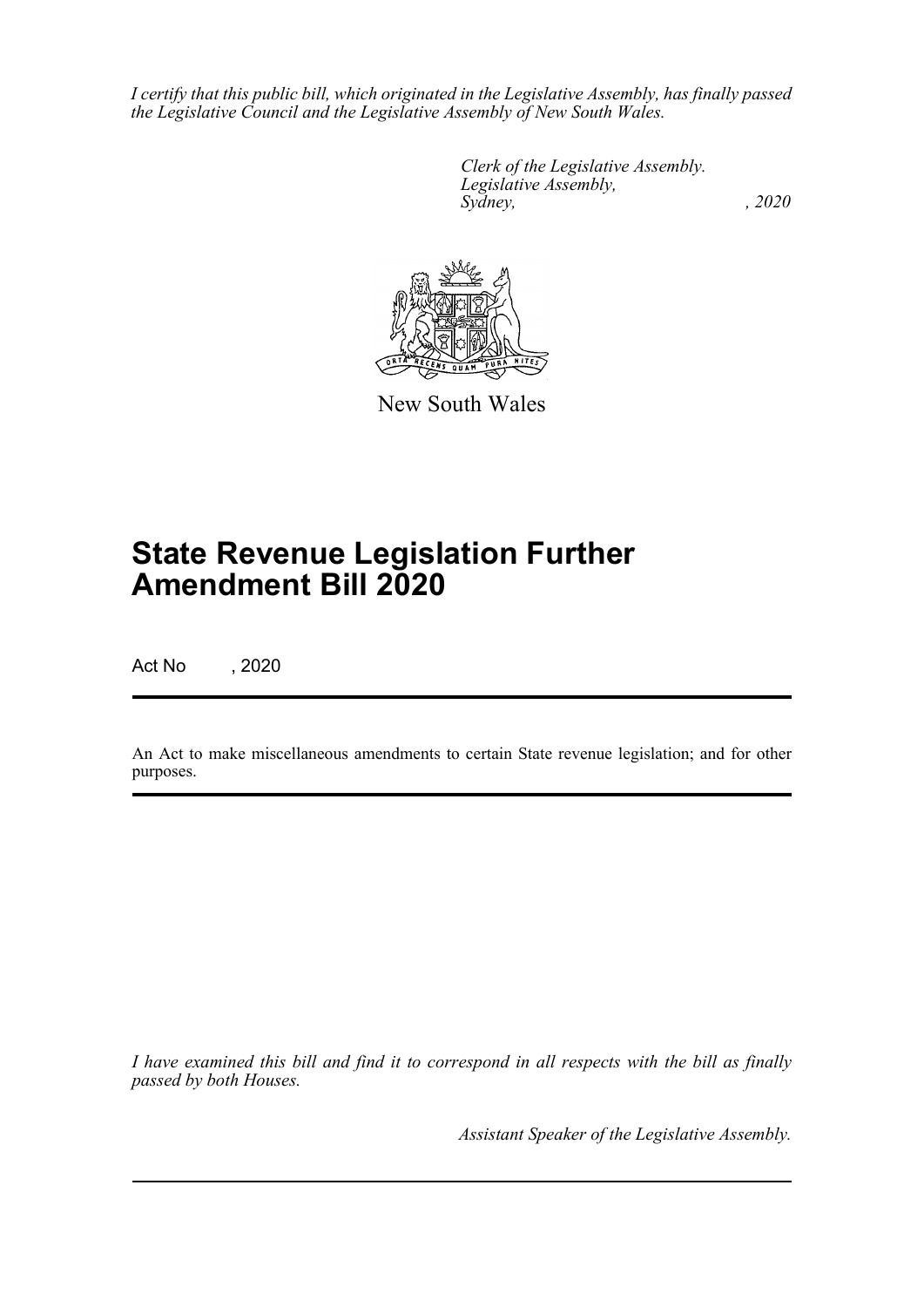State Revenue Legislation Further Amendment Bill 2020 [NSW]

#### <span id="page-2-0"></span>**The Legislature of New South Wales enacts—**

#### **1 Name of Act**

This Act is the *State Revenue Legislation Further Amendment Act 2020*.

#### <span id="page-2-1"></span>**2 Commencement**

This Act commences on the date of assent to this Act.

### <span id="page-2-2"></span>**3 Amendment of Government Sector Finance Act 2018 No 55 Section 4.2 Core content of Budget Papers**

Insert after section 4.2(3)—

(3A) Subsection (3)(a) does not apply in relation to the budget aggregates for the 2 prior years.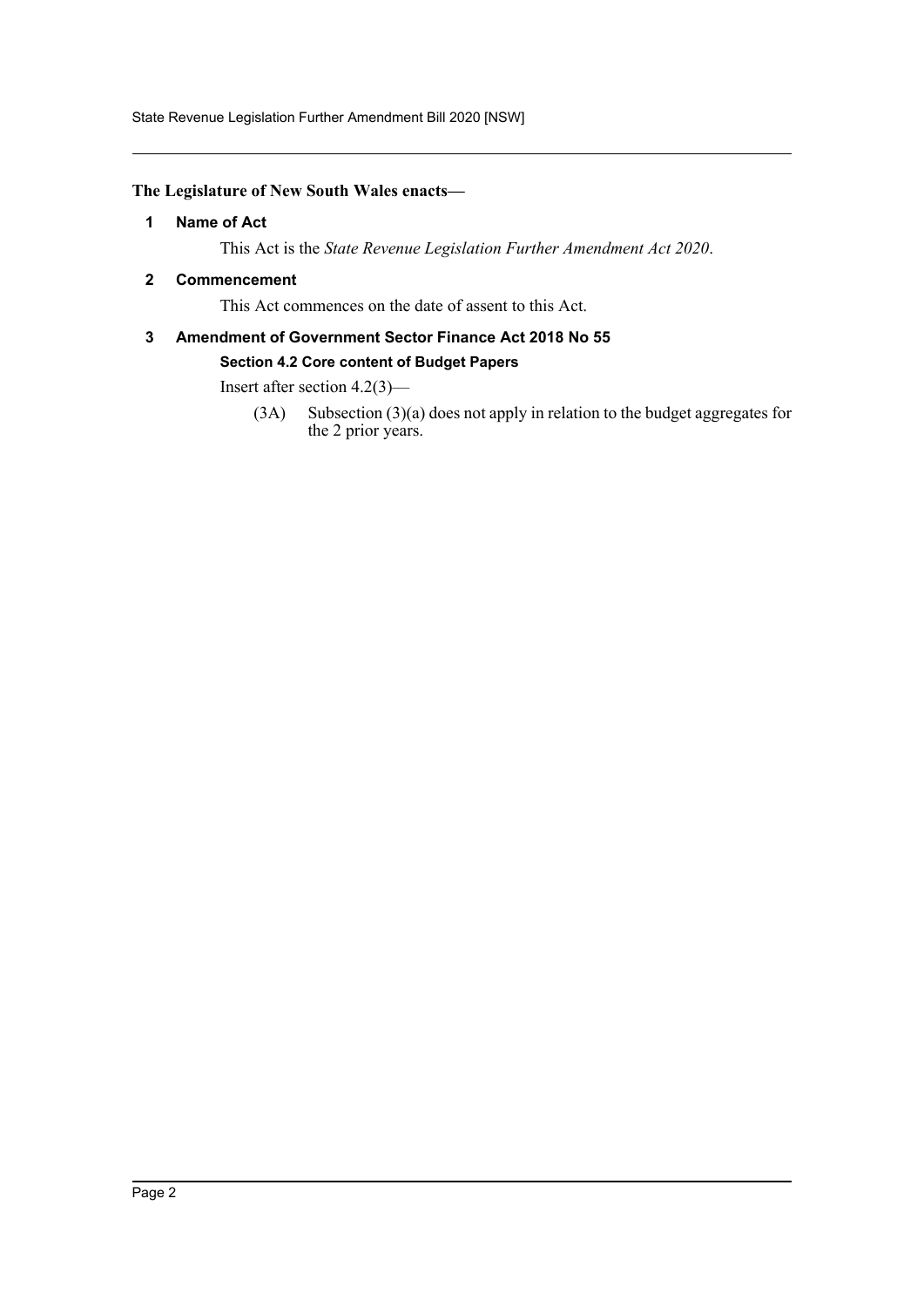### <span id="page-3-0"></span>**Schedule 1 Amendment of Duties Act 1997 No 123**

#### **[1] Section 104JA**

Insert after section 104J—

#### **104JA Special provisions for discretionary trusts**

- (1) The trustee of a discretionary trust is taken to be a foreign trustee for the purposes of this Chapter unless the trust prevents a foreign person from being a beneficiary of the trust.
- (2) If a discretionary trust prevents a foreign person from being a beneficiary of the trust, the trustee of the trust is not in that capacity a foreign trustee for the purposes of this Chapter.
- (3) A discretionary trust is considered to prevent a foreign person from being a beneficiary of the trust if (and only if) both of the following requirements are satisfied—
	- (a) no potential beneficiary of the trust is a foreign person (the *no foreign beneficiary requirement*),
	- (b) the terms of the trust are not capable of amendment in a manner that would result in there being a potential beneficiary of the trust who is a foreign person (the *no amendment requirement*).

**Note.** Under the transitional arrangements for this section in Schedule 1, the no amendment requirement does not apply to a trust that satisfies the no foreign beneficiary requirement immediately before the commencement of this section.

(4) A person is a *potential beneficiary* of a discretionary trust if the exercise or failure to exercise a discretion under the terms of the trust can result in any property of the trust being distributed to or applied for the benefit of the person.

**Note.** A potential beneficiary is not limited to persons named in the trust instrument and extends to the members of any class of persons to whom or for whose benefit trust property can be distributed or applied pursuant to the discretions of the trust.

- (5) For the removal of doubt, a person is not a potential beneficiary of a discretionary trust if the terms of the trust prevent any property of the trust from being distributed to or applied for the benefit of the person.
- (6) In this section, *property* includes money, and a reference to the distribution or application of property includes a reference to the payment of money.

#### **[2] Section 104ZQ Stamping and endorsement of surcharge duty transactions**

Insert after section 104ZQ(3)—

(4) The Chief Commissioner may approve a manner of stamping or endorsement that does not require separate stamping or endorsement of an instrument for purchaser duty and surcharge purchaser duty so that stamping or endorsement by means of a single unique transaction identifier or reference number or a single endorsement is sufficient to indicate payment of both purchaser duty and surcharge purchaser duty.

#### **[3] Section 107 Assignment of rights under call option dutiable as transfer**

Insert at the end of section  $107(2)(b)$ —

- , and
- (c) if A enters into an agreement or arrangement under which A, for valuable consideration, relinquishes the right under a call option to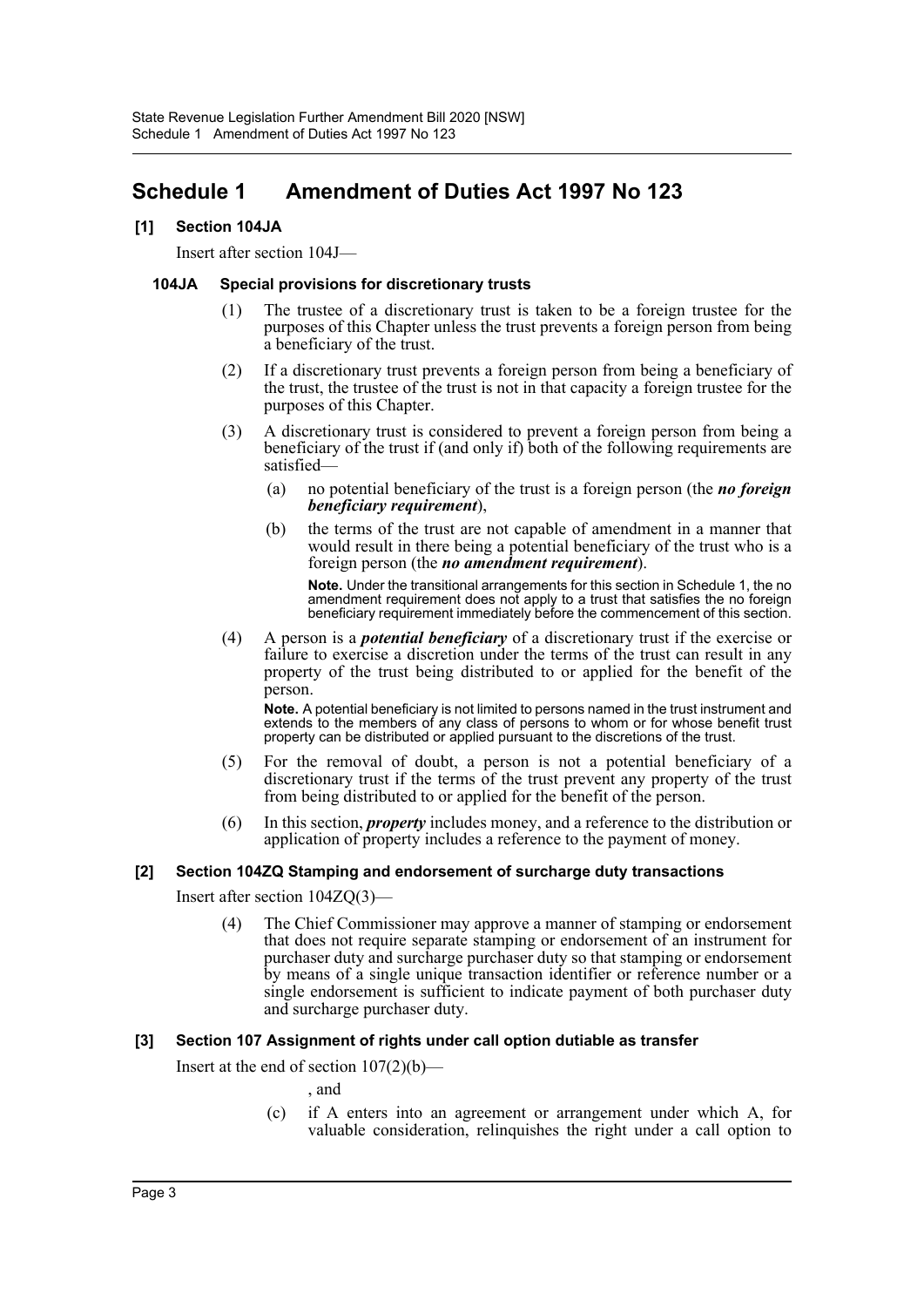require B to sell dutiable property and B agrees to sell the dutiable property to a third person  $(C)$ , A is to be treated as having assigned that right under the call option so that the option is exerciseable by C.

#### **[4] Section 146 Meaning of "landholder"**

Omit "a threshold value" from section 146(1). Insert instead "an unencumbered value".

#### **[5] Section 146A Threshold value of land holdings**

Omit the section.

#### **[6] Section 147A**

Insert after section 147—

#### **147A What does "land" include?**

- (1) For the purposes of this Chapter, *land* includes anything fixed to the land, whether or not the thing-
	- (a) constitutes a fixture at law, or
	- (b) is owned separately from the land, or
	- (c) is notionally severed or considered to be legally separate from the land as a result of the operation of any other Act or law.
- (2) Land does not include anything excluded under section 163K from the definition of *goods* in this Chapter.
- (3) The Chief Commissioner may determine that land does not include a thing fixed to land if—
	- (a) the thing is owned by a person who is not the person who owns the land or an associated person of the person who owns the land, and
	- (b) the thing is not used in connection with the use of the land.
- (4) For the removal of doubt, anything that is land because of this section is not goods for the purposes of section 163G (Significant holdings in goods).

#### **[7] Section 154**

Omit the section. Insert instead—

#### **154 Who is liable to pay the duty?**

- (1) The following persons are jointly and severally liable to pay duty chargeable under this Part—
	- (a) the person who makes the relevant acquisition,
	- (b) the landholder or, if the landholder is a unit trust scheme, the trustee of the landholder,
	- (c) if the relevant acquisition results from an aggregation of the interests of the person referred to in paragraph (a) and other persons—each of those other persons.
- (2) A person who pays an amount of duty chargeable under this Part is entitled to recover as a debt the amount paid (together with any penalty or interest paid by the person in respect of that duty) from another person who is jointly and severally liable to pay the duty, as follows—
	- (a) the landholder or trustee of the landholder is entitled to recover from a person referred to in subsection  $(1)(a)$  or  $(c)$ ,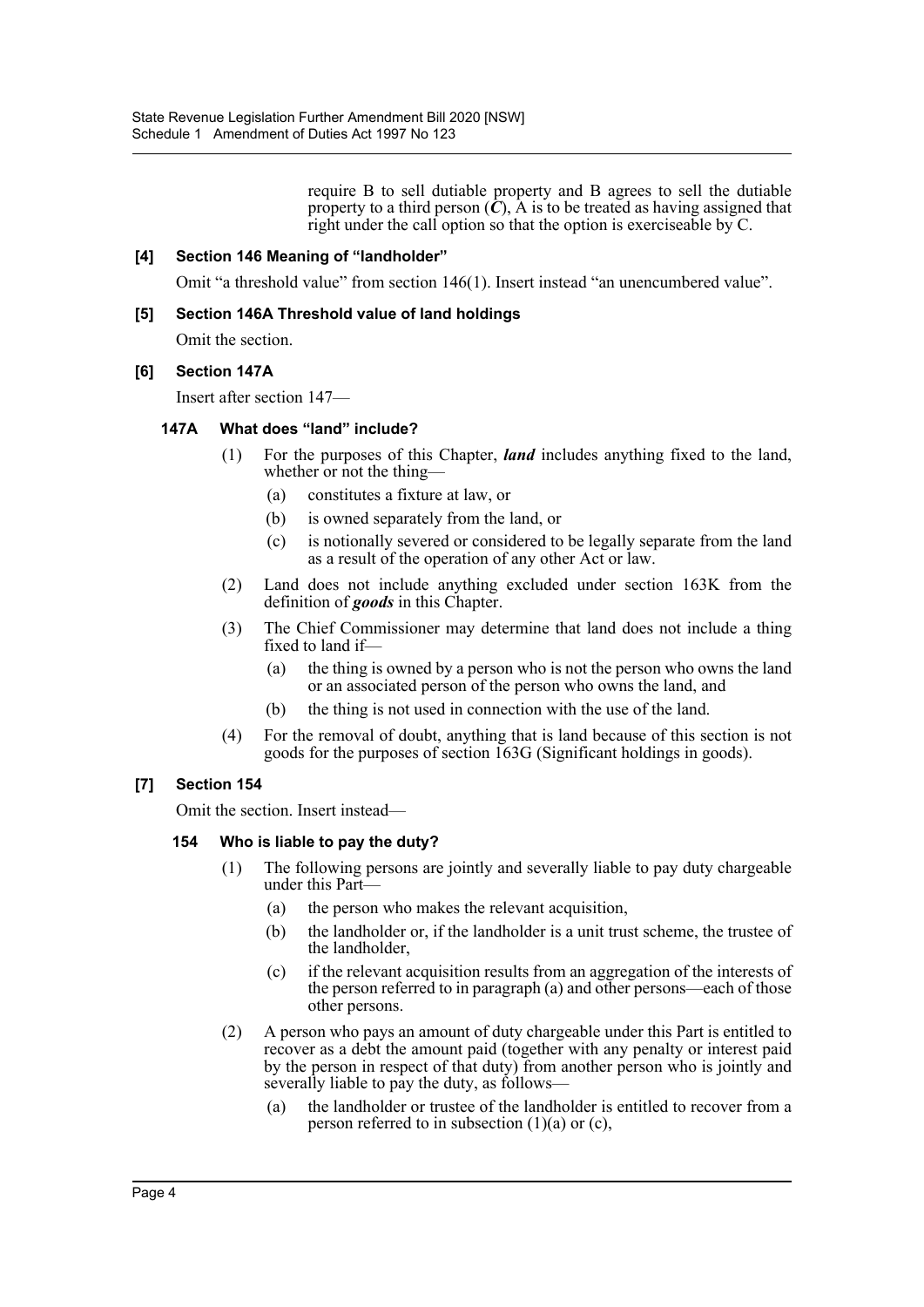- (b) the person who makes the relevant acquisition is entitled to recover from the other persons referred to in subsection  $(1)(c)$  (but not from the landholder or trustee of the landholder) with recovery from each of those other persons limited to an amount that is proportionate to the interest of the other person,
- (c) a person referred to in subsection  $(1)(c)$  is not entitled to recover.
- (3) Any liability of a landholder, or the trustee of a landholder, to pay duty chargeable under this Part (together with any interest or penalty tax payable) is a charge on the land holdings of the landholder or trustee.
- (4) A charge created by this section gives the Chief Commissioner an interest in the land and, accordingly, the Chief Commissioner may lodge a caveat in respect of the land under the *Real Property Act 1900* to protect that interest.
- (5) A caveat must be withdrawn when the amount of the duty for which the landholder or trustee is liable (together with any interest or penalty tax payable) has been paid.
- (6) Section 45(3) of the *Taxation Administration Act 1996* (which relates to rights of contribution or indemnity between persons who are jointly and severally liable for duty) does not apply to joint and several liability under this section.

#### **[8] Schedule 1 Savings, transitional and other provisions**

Insert at the end of the Schedule, with appropriate Part and clause numbering—

### **Part Provisions consequent on enactment of State Revenue Legislation Further Amendment Act 2020**

#### **Definition**

In this Part—

*amending Act* means the *State Revenue Legislation Further Amendment Act 2020*.

#### **Surcharge purchaser duty—discretionary trusts**

- (1) Section 104JA extends to a surcharge duty transaction that occurred before the commencement of that section.
- (2) If the trustee of a discretionary trust is liable as a foreign trustee for surcharge purchaser duty on a transfer of dutiable property that occurs before the commencement of section 104JA, or after that commencement but before midnight on 31 December 2020—
	- (a) the trustee is exempt from that duty if the terms of the trust have been amended, before midnight on 31 December 2020 and before the due date for payment of duty, so that the trust prevents a foreign person from being a beneficiary, or
	- (b) if that duty has been paid, the trustee is entitled to a refund of that duty if the terms of the trust have been amended, before midnight on 31 December 2020, so that the trust prevents a foreign person from being a beneficiary.
- (3) A trust that satisfies the no foreign beneficiary requirement under section 104JA immediately before the commencement of that section is considered for the purposes of that section to prevent a foreign person from being a beneficiary of the trust (without having to satisfy the no amendment requirement under that section).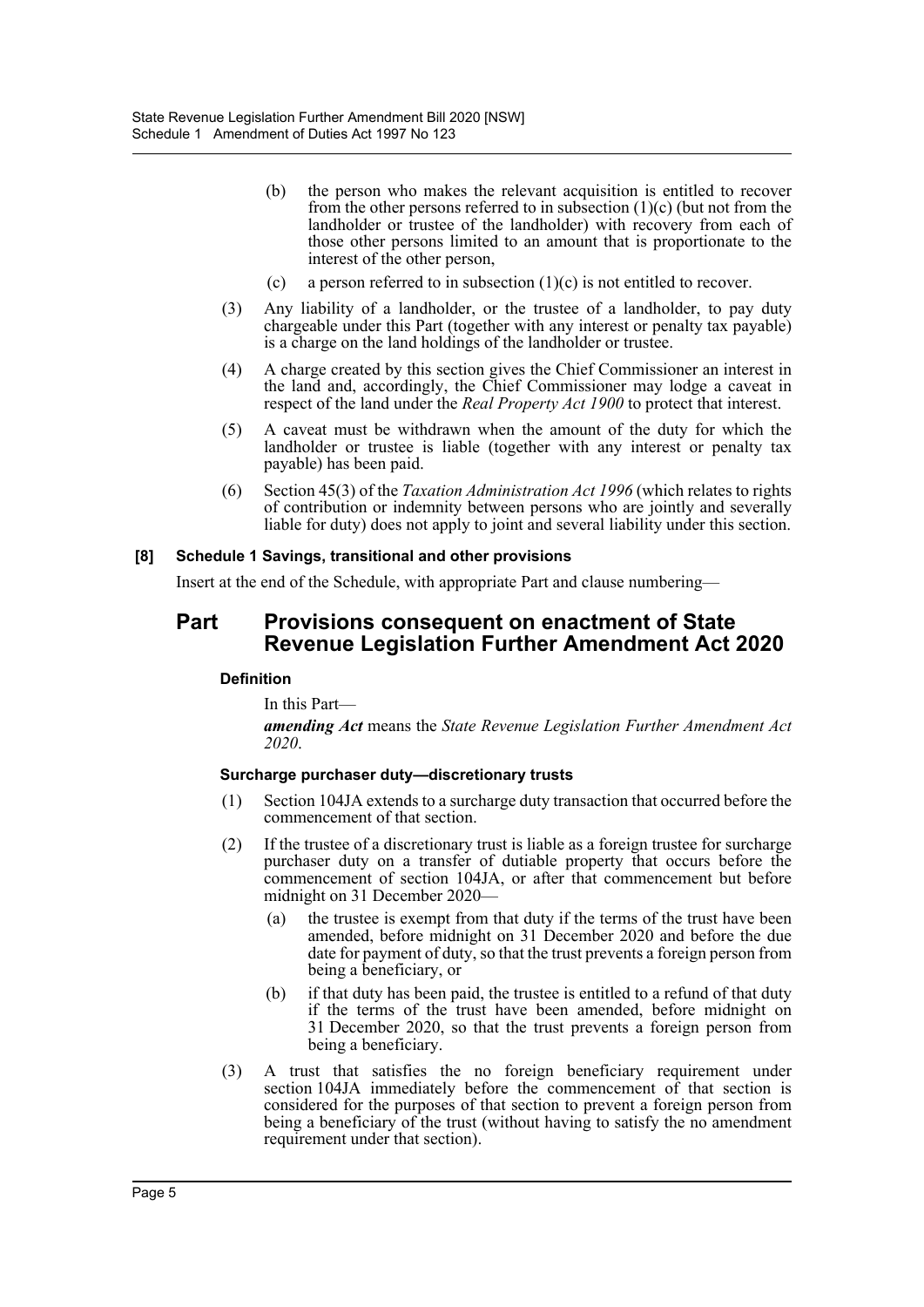- (4) Despite section 104JA, the trustee of an Australian testamentary trust is not in that capacity a foreign trustee for the purposes of Chapter 2A (even if the trust does not prevent a foreign person from being a beneficiary of the trust) if—
	- (a) for a trust arising from a will or codicil—the will or codicil was executed on or before 31 December 2020, or
	- (b) for a trust arising from the administration of an intestate estate—the deceased died before, or within 2 years after, the commencement of that section, or
	- (c) for a trust resulting from an order of a court varying the application of the provisions of a will or codicil or of the rules governing the distribution of an intestate estate—the order was made on or before 31 December 2020.
- (5) The Chief Commissioner may in a particular case extend the due date for payment of surcharge purchaser duty by a trustee so that the trustee qualifies for exemption from that duty under this clause if the terms of the trust have been amended before midnight on 31 December 2020 (but after the date that would otherwise be the due date for payment) so that the trust prevents a foreign person from being a beneficiary.
- (6) In this clause—

*Australian testamentary trust* means a discretionary trust arising from a will or codicil or the administration of an intestate estate (or as a result of an order of a court varying the application of the provisions of a will or codicil or of the rules governing the distribution of an intestate estate) where the deceased was not a foreign person immediately before his or her death.

*due date* for payment of duty means the date that is 3 months after the liability for duty arises.

(7) Expressions in this clause have the same meanings as in section 104JA.

#### **Assignment of rights under call option**

Section 107(2)(c) does not apply to an agreement or arrangement referred to in that paragraph that is entered into before the commencement of that paragraph.

#### **Acquisition of interests in landholders**

The amendments made by the amending Act to Part 1 of Chapter 4 do not apply to a relevant acquisition (within the meaning of that Chapter) made before the commencement of those amendments or made after that commencement pursuant to an agreement entered into before that commencement.

#### **Liability for landholder duty**

Section 154 (as substituted by the amending Act) applies to duty chargeable under Chapter 4 on or after the day it is substituted.

#### **First Home Buyers Assistance Scheme**

The amendment made by the amending Act to section 78A applies to the following—

- (a) agreements for sale or transfer entered into on or after 1 July 2020,
- (b) transfers that occur on or after 1 July 2020, other than transfers made in conformity with an agreement for sale or transfer entered into before 1 July 2020.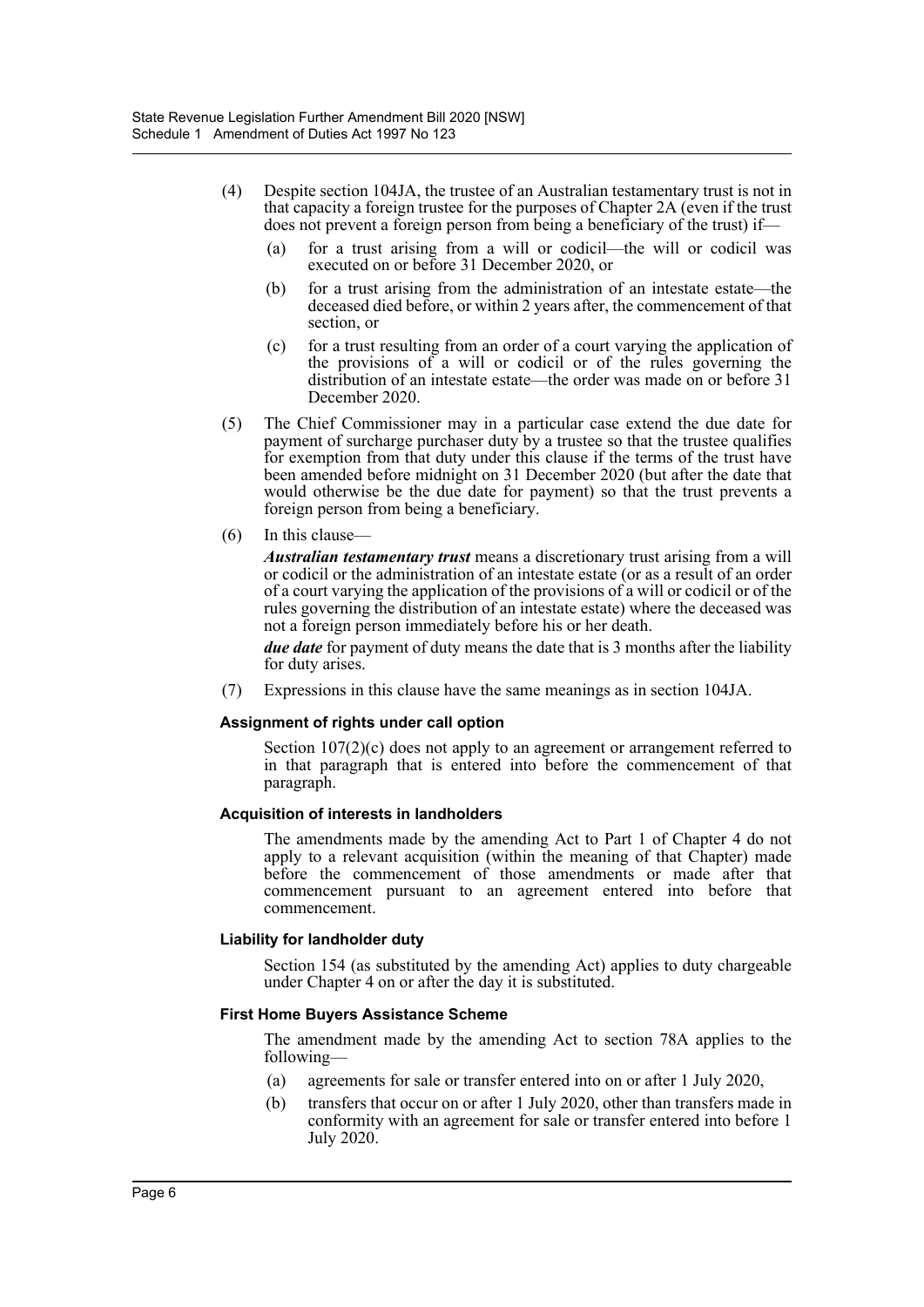### <span id="page-7-0"></span>**Schedule 2 Amendment of Land Tax Act 1956 No 27**

#### **Section 5D**

Insert after section 5C—

#### **5D Surcharge land tax—discretionary trusts**

- (1) The trustee of a discretionary trust is taken to be a foreign person in that capacity for the purposes of section 5A if the trust does not prevent a foreign person from being a beneficiary of the trust.
- (2) If a discretionary trust prevents a foreign person from being a beneficiary of the trust, the trustee is not in that capacity a foreign person for the purposes of section 5A.
- (3) A discretionary trust is considered to prevent a foreign person from being a beneficiary of the trust if (and only if) both of the following requirements are satisfied—
	- (a) no potential beneficiary of the trust is a foreign person (the *no foreign beneficiary requirement*),
	- (b) the terms of the trust are not capable of amendment in a manner that would result in there being a potential beneficiary of the trust who is a foreign person (the *no amendment requirement*).

**Note.** Under the transitional arrangements for this section in Schedule 2 to the Principal Act, the no amendment requirement does not apply to a trust that satisfies the no foreign beneficiary requirement immediately before the commencement of this section.

(4) A person is a *potential beneficiary* of a discretionary trust if the exercise or failure to exercise a discretion under the terms of the trust can result in any property of the trust being distributed to or applied for the benefit of the person.

**Note.** A potential beneficiary is not limited to persons named in the trust instrument and extends to the members of any class of persons to whom or for whose benefit trust property can be distributed or applied pursuant to the discretions of the trust.

- (5) For the removal of doubt, a person is not a potential beneficiary of a discretionary trust if the terms of the trust prevent any property of the trust from being distributed to or applied for the benefit of the person.
- (6) In this section, *property* includes money, and a reference to the distribution or application of property includes a reference to the payment of money.
- (7) Chapter 11A (Tax avoidance schemes) of the *Duties Act 1997* applies in respect of the avoidance of surcharge land tax in connection with the operation of this section in the same way as that Chapter applies in respect of the avoidance of duty under that Act, and for that purpose—
	- (a) a reference in that Chapter to duty is to be read as including a reference to surcharge land tax, and
	- (b) a reference in that Chapter to "this Act" is to be read as a reference to the *Land Tax Act 1956* and the *Land Tax Management Act 1956*.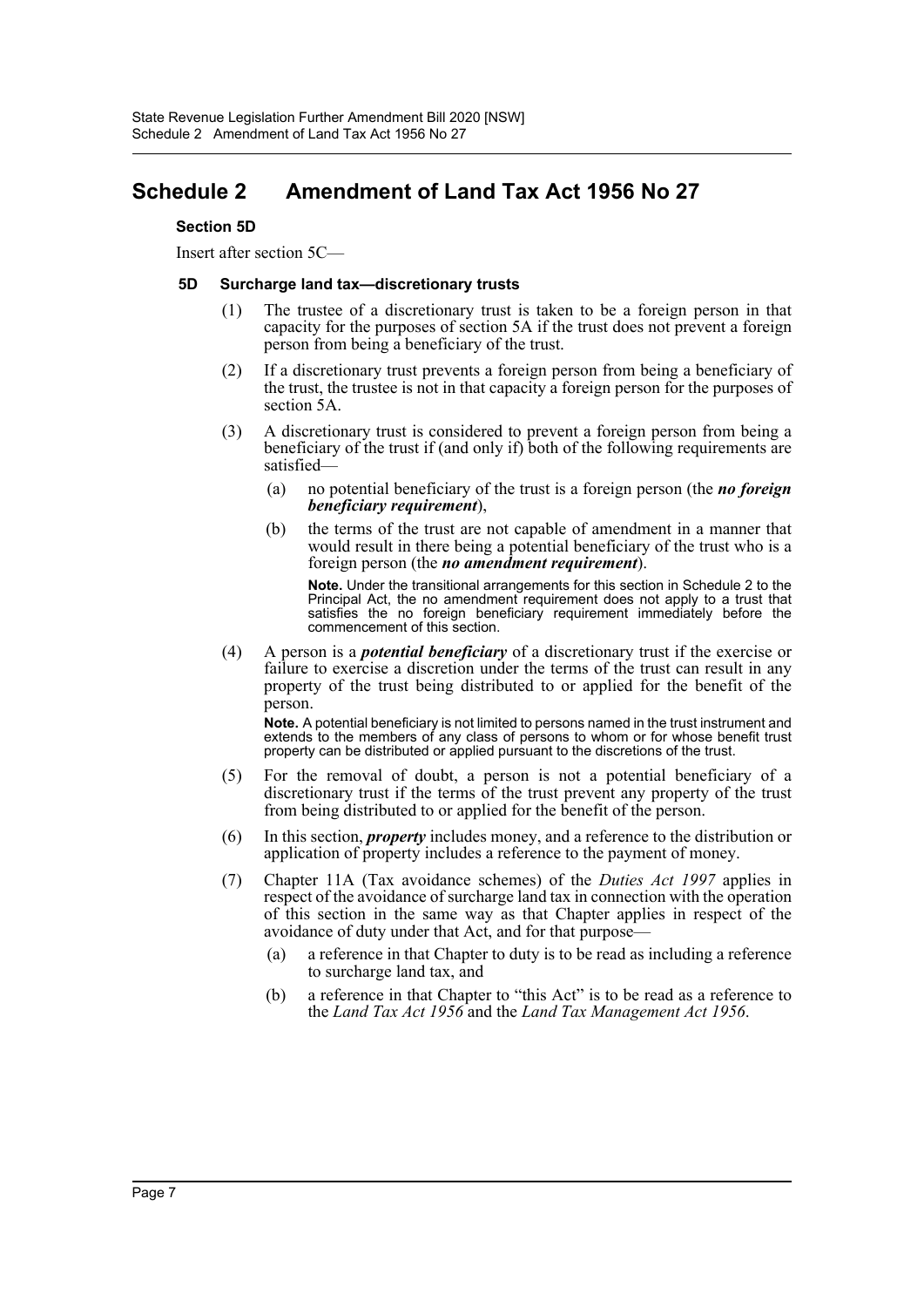### <span id="page-8-0"></span>**Schedule 3 Amendment of Land Tax Management Act 1956 No 26**

#### **Schedule 2 Savings and transitional provisions**

Insert at the end of the Schedule, with appropriate Part and clause numbering—

### **Part Provisions consequent on enactment of State Revenue Legislation Further Amendment Act 2020**

#### **Amendments relating to discretionary trusts**

- (1) Section 5D of the *Land Tax Act 1956* applies to the assessment of land tax liability in respect of the 2017 land tax year and subsequent land tax years.
- (2) If the trustee of a discretionary trust is liable in that capacity as a foreign person for surcharge land tax in respect of the 2017, 2018, 2019 or 2020 land tax year—
	- (a) the trustee is exempt from that land tax if the terms of the trust have been amended, before payment of the land tax is due and before midnight on 31 December 2020, so that the trust prevents a foreign person from being a beneficiary, or
	- (b) if that land tax has been paid, the trustee is entitled to a refund of that land tax if the terms of the trust have been amended, before midnight on 31 December 2020, so that the trust prevents a foreign person from being a beneficiary.
- (3) A trust that satisfies the no foreign beneficiary requirement under section 5D of the *Land Tax Act 1956* immediately before the commencement of that section is considered for the purposes of that section to prevent a foreign person from being a beneficiary of the trust (without having to satisfy the no amendment requirement under that section).
- (4) Despite section 5D of the *Land Tax Act 1956*, the trustee of an Australian testamentary trust is not in that capacity a foreign person for the purposes of the application of section 5A of that Act to residential land owned by a foreign person if—
	- (a) liability for land tax is required (under clause 9 of Schedule 1A to this Act) to be assessed as if the deceased had not died and had continued to use and occupy the land as his or her principal place of residence, or
	- (b) any of the following apply (even if the trust does not prevent a foreign person from being a beneficiary of the trust)—
		- (i) for a trust arising from a will or codicil—the will or codicil was executed on or before 31 December 2020,
		- (ii) for a trust arising from the administration of an intestate estate the deceased died before, or within 2 years after, the commencement of section 5D of the *Land Tax Act 1956*,
		- (iii) for a trust resulting from an order of a court varying the application of the provisions of a will or codicil or of the rules governing the distribution of an intestate estate—the order was made on or before 31 December 2020.
- (5) The Chief Commissioner may in a particular case extend the date by which payment of surcharge land tax by a trustee is due so that the trustee qualifies for exemption from that surcharge land tax under this clause if the terms of the trust have been amended before midnight on 31 December 2020 (but after the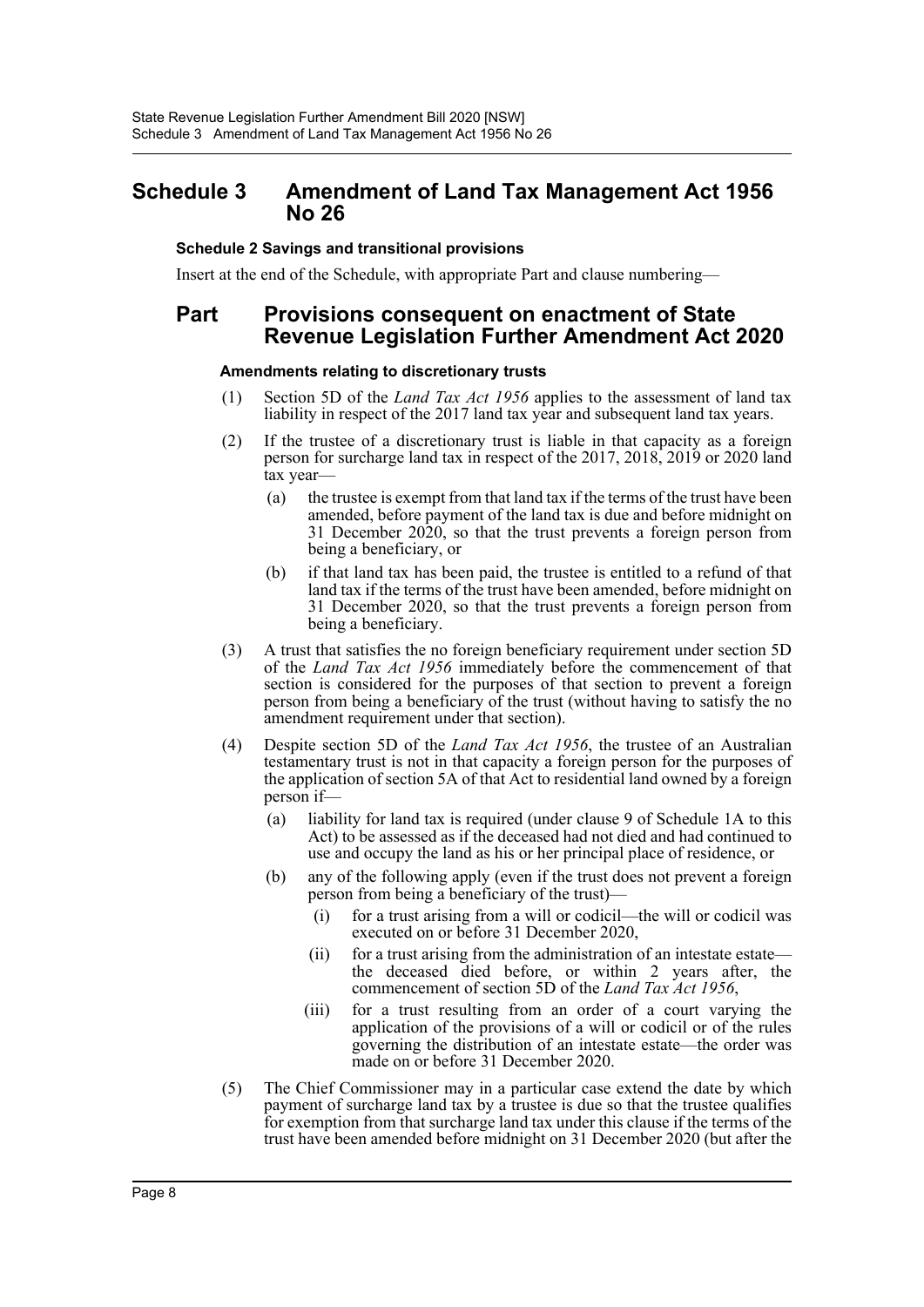date by which payment would otherwise be due) so that the trust prevents a foreign person from being a beneficiary.

(6) In this clause—

*Australian testamentary trust* means a discretionary trust arising from a will or codicil or the administration of an intestate estate (or as a result of an order of a court varying the application of the provisions of a will or codicil or of the rules governing the distribution of an intestate estate) where the deceased was not a foreign person immediately before his or her death.

(7) Expressions in this clause have the same meanings as in section 5D of the *Land Tax Act 1956*.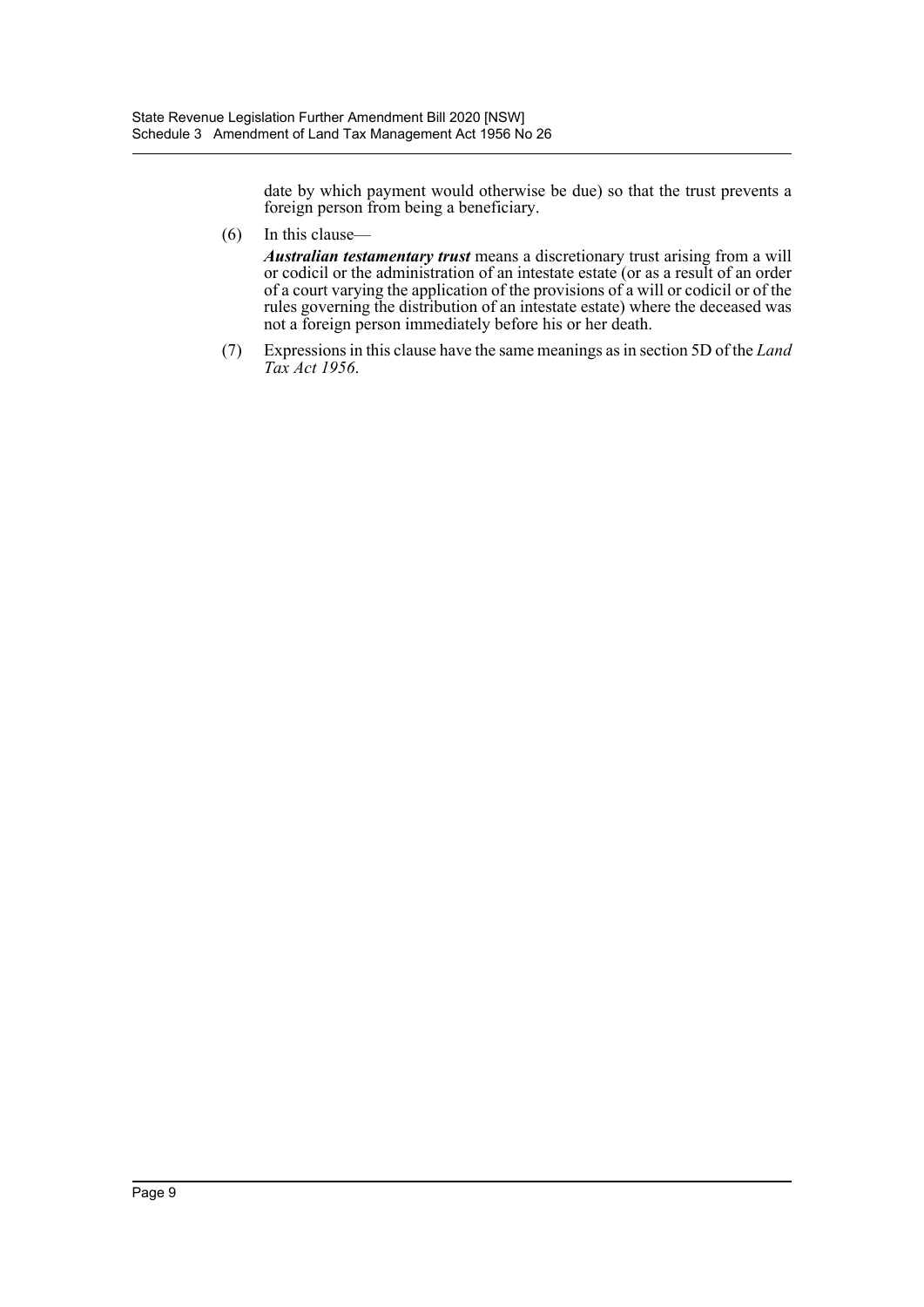### <span id="page-10-0"></span>**Schedule 4 Amendments relating to indexation**

### **4.1 Aboriginal Land Rights Regulation 2014**

#### **[1] Clauses 110 and 111**

Omit the clauses. Insert instead—

#### **110 Amount of community development levy**

For the purposes of section 42T of the Act, the prescribed percentage of the duty that would be chargeable under the *Duties Act 1997* for a dutiable transaction to which a threshold range specified in Column 1 of the table to this clause applies is the percentage specified for that threshold range in Column 2.

| Column 1               | Column 2                             |
|------------------------|--------------------------------------|
| <b>Threshold range</b> | Amount of community development levy |
| 4 or 5                 | 100% of amount of duty               |
| 6                      | 150% of amount of duty               |

**Note.** See Part 3 of Chapter 2 of the *Duties Act 1997*, which contains the threshold ranges of dutiable value used to calculate the amount of duty chargeable under that Part on a dutiable transaction.

#### **111 Transactions to which community development levy does not apply**

The community development levy does not apply to a dutiable transaction if the dutiable value of the land concerned is the minimum threshold amount specified for threshold range 4, or less.

**Note.** See Part 3 of Chapter 2 of the *Duties Act 1997*, which contains the threshold ranges of dutiable value used to calculate the amount of duty chargeable under that Part on a dutiable transaction.

#### **[2] Schedule 6 Community development levy payable in respect of dutiable transactions** Omit the Schedule.

## **4.2 Duties Act 1997 No 123**

#### **Section 78A Duty payable if application approved**

Omit section 78A(2). Insert instead—

(2) If an application concerning an eligible agreement or transfer is approved in respect of property that has a private dwelling built on it and subsection (1) does not apply to the agreement or transfer, the rate of duty chargeable in respect of the agreement or transfer is to be calculated in accordance with the following formula—

$$
N - \left(\frac{\$800,000 - V}{\$150,000} \times D\right)
$$

where—

*N* is the amount of duty (calculated in accordance with section 32) that would otherwise be payable in respect of the agreement or transfer.

*V* is the dutiable value of the dutiable property that is the subject of the agreement or transfer.